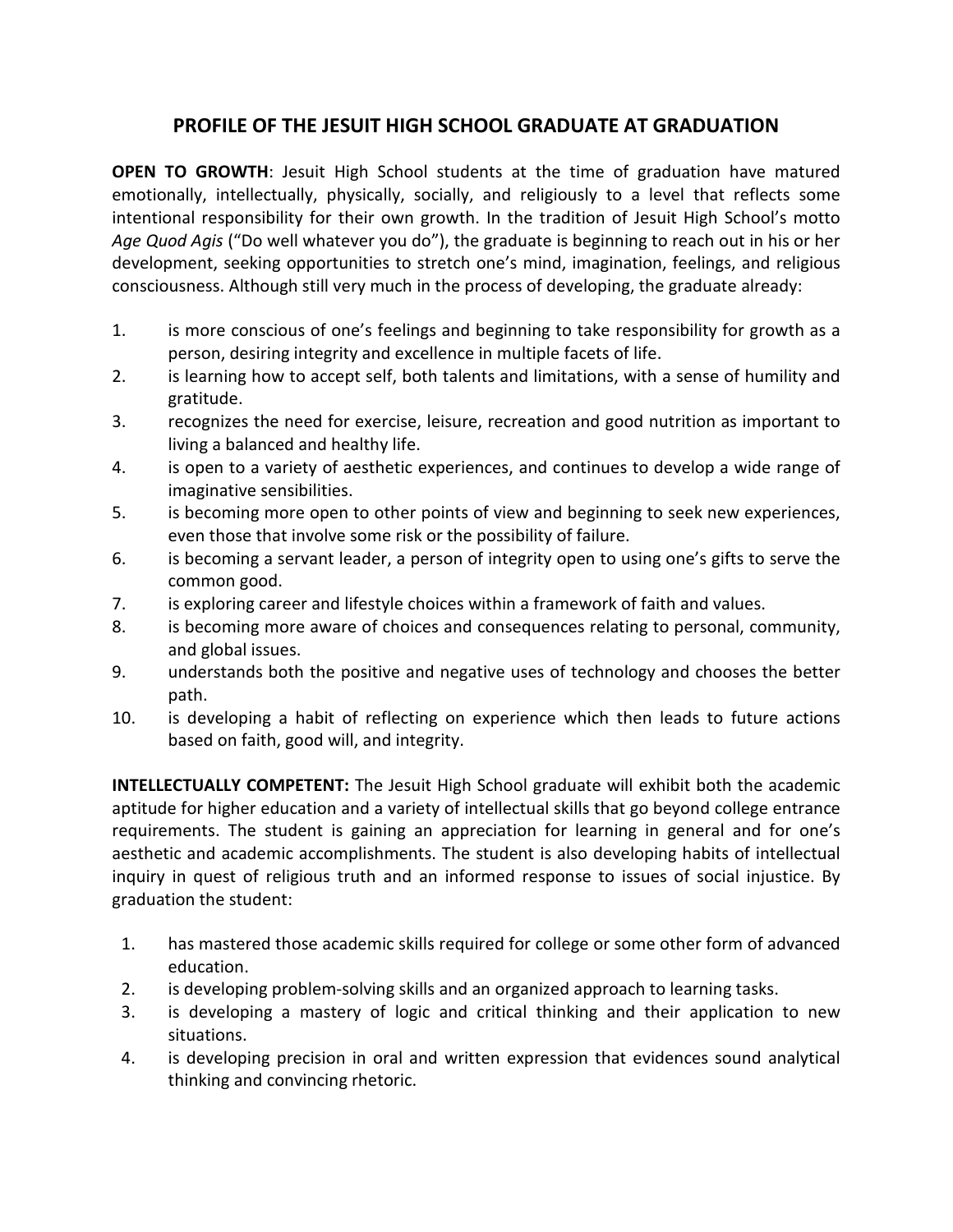- 5. is developing a curiosity to explore ideas and issues and taking pride and ownership in intellectual and aesthetic pursuits.
- 6. is able to learn in a variety of settings within different academic disciplines.
- 7. effectively uses a variety of media resources to acquire, create and process information while attending to issues of credibility, values, and civility.
- 8. is developing the ability to work collaboratively and learn as an active member of a team.
- 9. is beginning to understand the interconnectedness of the world economically and politically.
- 10. is developing a cultural literacy that enables one to analyze global issues from the standpoint of being a man or woman for others.
- 11. has begun to develop knowledge of central ideas and methodologies and to relate current issues and perspectives to some of their historical antecedents.
- 12. understands the basic principles of personal finance.
- 13. is beginning to understand one's own government, other forms of government around the world, and one's rights and responsibilities as a citizen.
- 14. understands the need for individual and community stewardship of the earth's resources.
- 15. by exploring a wide range of human experience through literature, history, and the arts, is gaining insight into one's own nature.

**RELIGIOUS:** The Jesuit High School graduate will have a basic knowledge of the major doctrines and practices of the Catholic Church. Having been introduced to Ignatian spirituality, the graduate will have examined his or her own religious feelings and beliefs with a view to choosing a fundamental orientation toward God and establishing a relationship with religious tradition and/or community. Respectful of the conscience and religious background of the individual, this also applies to the non-Catholic graduate of a Jesuit high school. By graduation the student:

- 1. has read the Gospels and gained a basic understanding of the Church's teaching about Jesus Christ and His redeeming mission, as well as the embodiment of that mission through the Church.
- 2. has an understanding of the variety of the world's religious traditions*.*
- 3. is beginning to take more responsibility for exploring and validating one's own faith, understanding that being fully alive necessitates an active relationship with God.
- 4. is increasingly willing to let religious faith influence basic values, lifestyle, and vocational interests.
- 5. has been exposed to the presence of God in private and liturgical prayer, on retreat, through the Spiritual Exercises of St. Ignatius, and in other moments of grace.
- 6. is growing in a formed conscience, and influenced by the words of Christ, evaluates and reasons through moral issues with increasing clarity.
- 7. appreciates the centrality of the Eucharist to a vibrant Christian community.
- 8. recognizes the effect of his or her own sinfulness on the human community and the need for healing by reconciliation with friends, family, Church, and the Lord.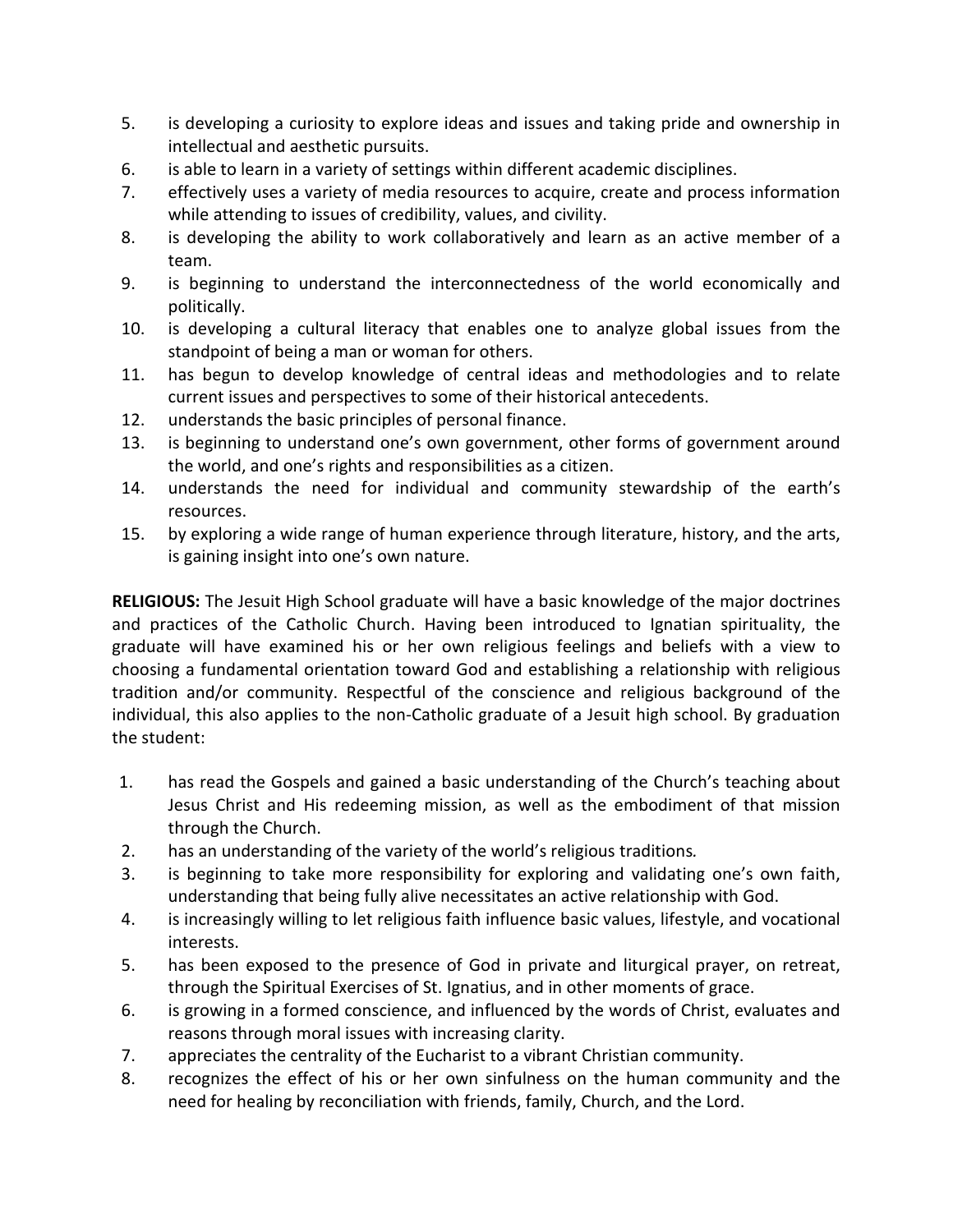9. knows Church teachings on moral issues and social justice and understands the relationship between faith in Jesus and being men and women for and with others.

**LOVING:** The Jesuit High School graduate is continuing to form his or her own identity. He or she is moving beyond self-interest or self-centeredness in close relationships. The graduate is beginning to be able to risk some deeper levels of relationship in which one can disclose self and accept the mystery of another person and cherish that person. By graduation the student:

- 1. has personally experienced support from members of the school community and is learning to trust friends, family, and adults both in school and the wider community.
- 2. is growing in self-acceptance and in recognizing that he or she is loved by God and others.
- 3. assumes responsibility for caring for one's own health, including being attentive to sources of stress and applying strategies to maintain a balanced life.
- 4. having begun to identify and work against personal prejudices and stereotypes, is open and able to communicate with others, especially with persons of another race, gender, religion, nationality, socio-economic background, or sexual orientation.
- 5. is becoming increasingly comfortable and mature in relating with persons of a different gender.
- 6. has begun to appreciate deeper personal friendships, while also learning that not all relationships are profound and long lasting.
- 7. is beginning to appreciate the satisfaction of giving oneself through service for and with others.
- 8. is increasingly empathetic, thereby taking into account and valuing the feelings of others when making decisions.
- 9. cares deeply about preserving human life.
- 10. is sensitive to the beauty and fragility of the created universe and exercises stewardship.

**COMMITTED TO DOING JUSTICE:** The Jesuit High School student at graduation has acquired considerable knowledge of the many needs of local, national, and global communities and is preparing for the day when he or she will take a place in these communities as a competent, concerned and responsible member. The graduate has been inspired to develop the awareness and skills necessary to live in a global society as a person for and with others. By graduation the student already:

- 1. is becoming aware of one's own attitudes and tendencies and is consciously seeking to be more understanding, accepting, and generous with others.
- 2. is becoming aware of the global nature of many social problems and their impact on human communities and the environment.
- 3. practices a sustainable lifestyle by working to make environmentally responsible choices in all areas of one's life and engages in public dialogue on environmental issues, practices, and solutions.
- 4. is beginning to understand the structural roots of injustice in social institutions, attitudes, and customs.